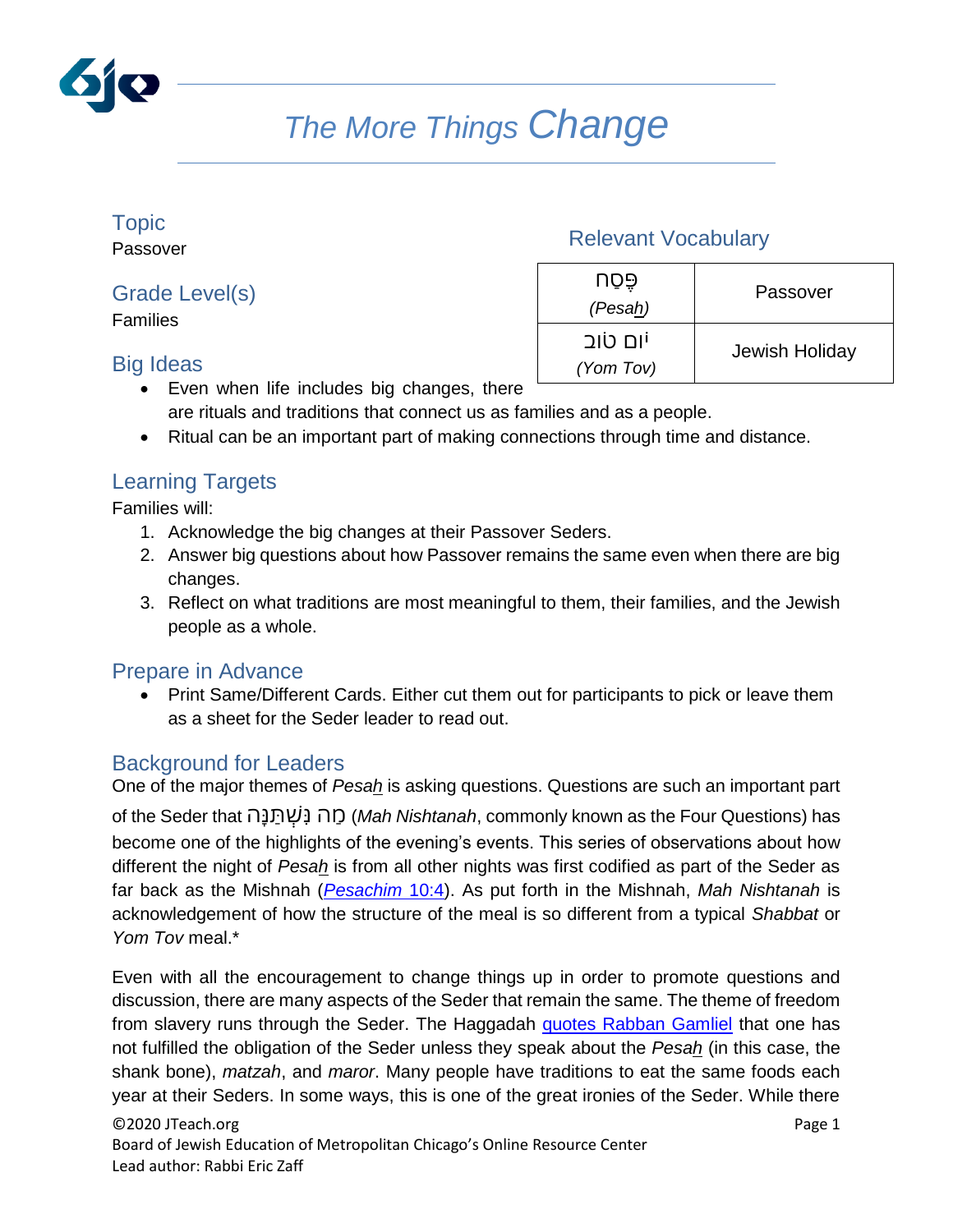

# *The More Things Change*

is an injunction to change things up in order to get people, especially children, to ask questions and discuss the Exodus from Egypt, the night does follow a Seder, an order, that Jewish people have been following for thousands of years.

\*Note that the *Mah Nishtanah* comes directly after pouring a second glass of wine but before *Motzi* whereas normally one says *Motzi* and eats bread after saying *Kiddush* and drinking the first glass of wine.

#### Description of Activities

Note that this activity can be done right after saying *Mah Nishtanah*, at the beginning of the Seder, or at any point during the Seder that seems appropriate. The cards could even be used at different parts of the Seder and then the big discussion held later.

- 1. Play the Same/Different Game.
	- a. Participants take turns picking cards and reading them out loud. (The Seder leader can also be in charge of reading the various items from a sheet.)
	- b. Whoever picked the card declares whether they think the answer is the same or different from last year and explains why. If the Seder leader is reading all of the possibilities, participants take turns responding.
	- c. Other participants get the opportunity to agree or respectfully disagree with the person who picked the card.
- 2. Ask Seder participants to focus on the big differences between Seder this year and past years. Discussion might range from the number of people who are not physically together at Seder and how people are connecting over Zoom instead of physically in person to how participants feel more fear or uncertainty this year than in past years.
- 3. Discuss how these differences affect the Seder experience.
- 4. Ask participants to focus on the major items that have remained the same about Seder this year even though there are such major changes. Discussion might range from the physical Haggadah that is being used to the content of the Haggadah to the meal being eaten.
- 5. Explore that, while there might be big changes this year, there are many aspects of the Seder that remain the same and that have been the same for more than 2000 years. The telling of the Exodus from Egypt has remained the centerpiece of the Seder and the thing that has tied together Jews around the world and across generations.
- 6. Ask participants to share favorite memories of past Seders and what they would like to see repeated in the future.
	- a. Optional: Participants can get up from the table to retrieve items that spur memories and share those items.
- 7. Discuss what parts of the Seder tie the Jewish people together as a whole and why it is important for there to be rituals that tie not only individual families together but also larger communities.